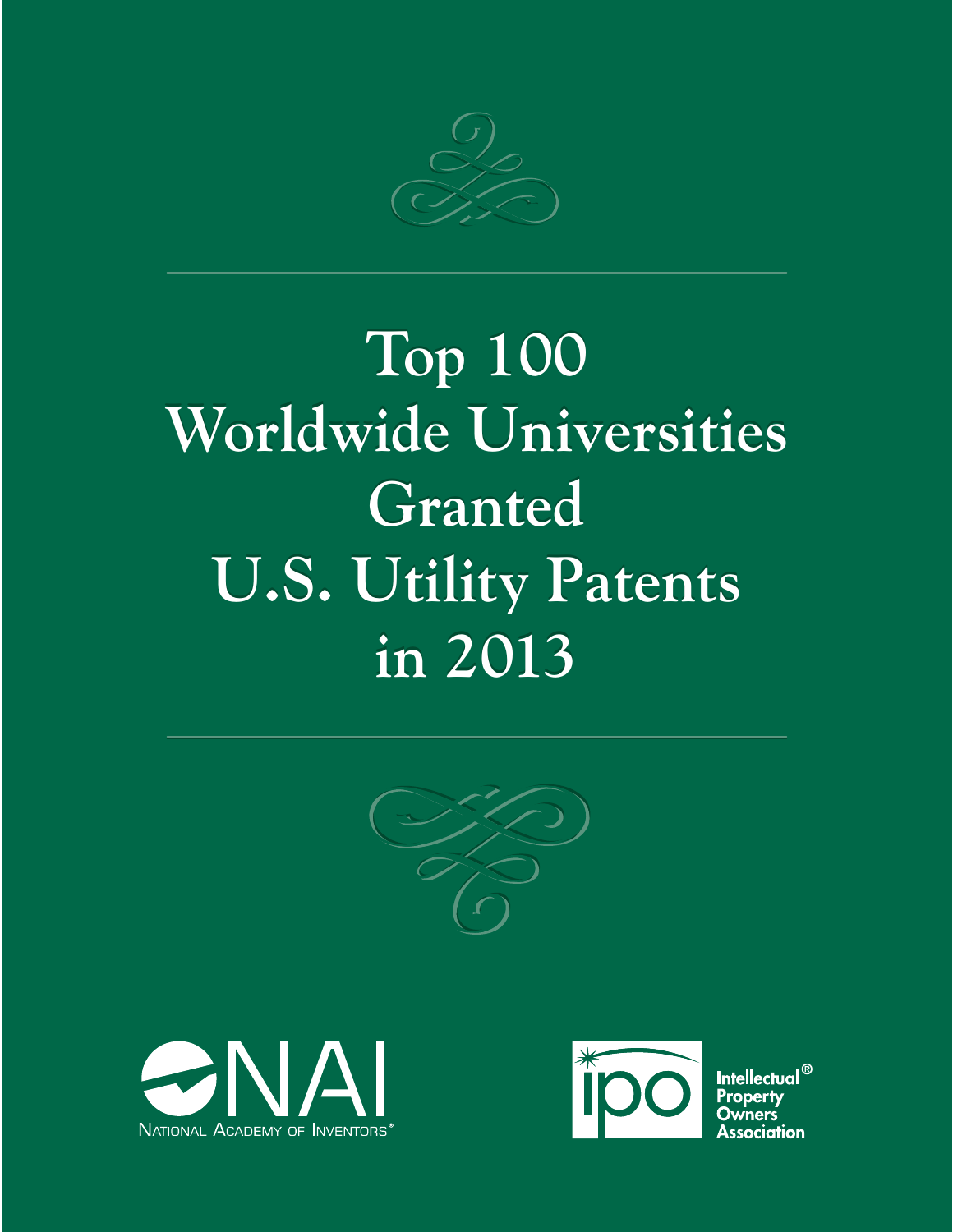## Top 100 Worldwide Universities Granted U.S. Utility Patents in 2013

| 1  | UNIVERSITY OF CALIFORNIA, THE REGENTS                                      |  |
|----|----------------------------------------------------------------------------|--|
| 2  | MASSACHUSETTS INSTITUTE OF                                                 |  |
|    |                                                                            |  |
| 3  |                                                                            |  |
| 4  |                                                                            |  |
| 5  |                                                                            |  |
| 6  | WISCONSIN ALUMNI RESEARCH                                                  |  |
| 7  | CALIFORNIA INSTITUTE OF TECHNOLOGY  147                                    |  |
| 8  |                                                                            |  |
| 9  | GEORGIA TECH RESEARCH CORP.  98                                            |  |
| 10 |                                                                            |  |
| 11 |                                                                            |  |
| 12 | UNIVERSITY OF SOUTH FLORIDA  95                                            |  |
| 12 |                                                                            |  |
| 14 | UNIVERSITY OF FLORIDA RESEARCH                                             |  |
| 15 | NATIONAL TSING HUA UNIVERSITY 91                                           |  |
| 16 | NATIONAL CHIAO TUNG UNIVERSITY 89                                          |  |
| 17 | UNIVERSITY OF PENNSYLVANIA 87                                              |  |
| 18 | UNIVERSITY OF WASHINGTON 84                                                |  |
| 19 | KING FAHD UNIVERSITY OF PETROLEUM                                          |  |
| 20 |                                                                            |  |
| 20 | UNIVERSITY OF SOUTHERN CALIFORNIA82                                        |  |
| 22 |                                                                            |  |
| 23 | INSTITUTE OF MICROELECTRONICS,<br>CHINESE ACADEMY OF SCIENCES 75           |  |
| 24 | CORNELL UNIVERSITY/CORNELL RESEARCH                                        |  |
| 25 | OHIO STATE UNIVERSITY/THE OHIO STATE<br>UNIVERSITY RESEARCH FOUNDATION  71 |  |
| 26 | HARVARD COLLEGE, PRESIDENT AND                                             |  |

| 27 | PURDUE RESEARCH FOUNDATION  63                            |  |
|----|-----------------------------------------------------------|--|
| 27 | KOREA ADVANCED INSTITUTE OF SCIENCE                       |  |
| 29 | MAYO FOUNDATION FOR MEDICAL<br>EDUCATION AND RESEARCH  60 |  |
| 29 | RESEARCH FOUNDATION OF STATE                              |  |
| 31 | UNIVERSITY OF UTAH RESEARCH                               |  |
| 32 | UNIVERSITY OF MASSACHUSETTS  57                           |  |
| 33 | UNIVERSITY OF MINNESOTA, THE REGENTS                      |  |
| 33 |                                                           |  |
| 35 | RAMOT AT TEL AVIV UNIVERSITY LTD.  54                     |  |
| 35 | NEW YORK UNIVERSITY/POLYTECHNIC                           |  |
|    | <b>INSTITUTE OF NEW YORK UNIVERSITY  54</b>               |  |
| 37 | ARIZONA STATE UNIVERSITY 53                               |  |
| 38 | UNIVERSITY OF CENTRAL FLORIDA  51                         |  |
| 38 |                                                           |  |
| 40 | UNIVERSITY OF NORTH CAROLINA 50                           |  |
| 40 |                                                           |  |
| 42 |                                                           |  |
| 43 |                                                           |  |
| 44 |                                                           |  |
| 45 | NATIONAL CHENG KUNG UNIVERSITY  44                        |  |
| 45 |                                                           |  |
| 47 | YEDA RESEARCH AND DEVELOPMENT CO.,                        |  |
| 48 | NATIONAL TAIWAN UNIVERSITY OF                             |  |
| 49 | POSTECH ACADEMY-INDUSTRY FOUNDATION                       |  |
| 50 |                                                           |  |
| 50 | UNIVERSITY OF COLORADO, THE REGENTS OF39                  |  |
| 50 |                                                           |  |